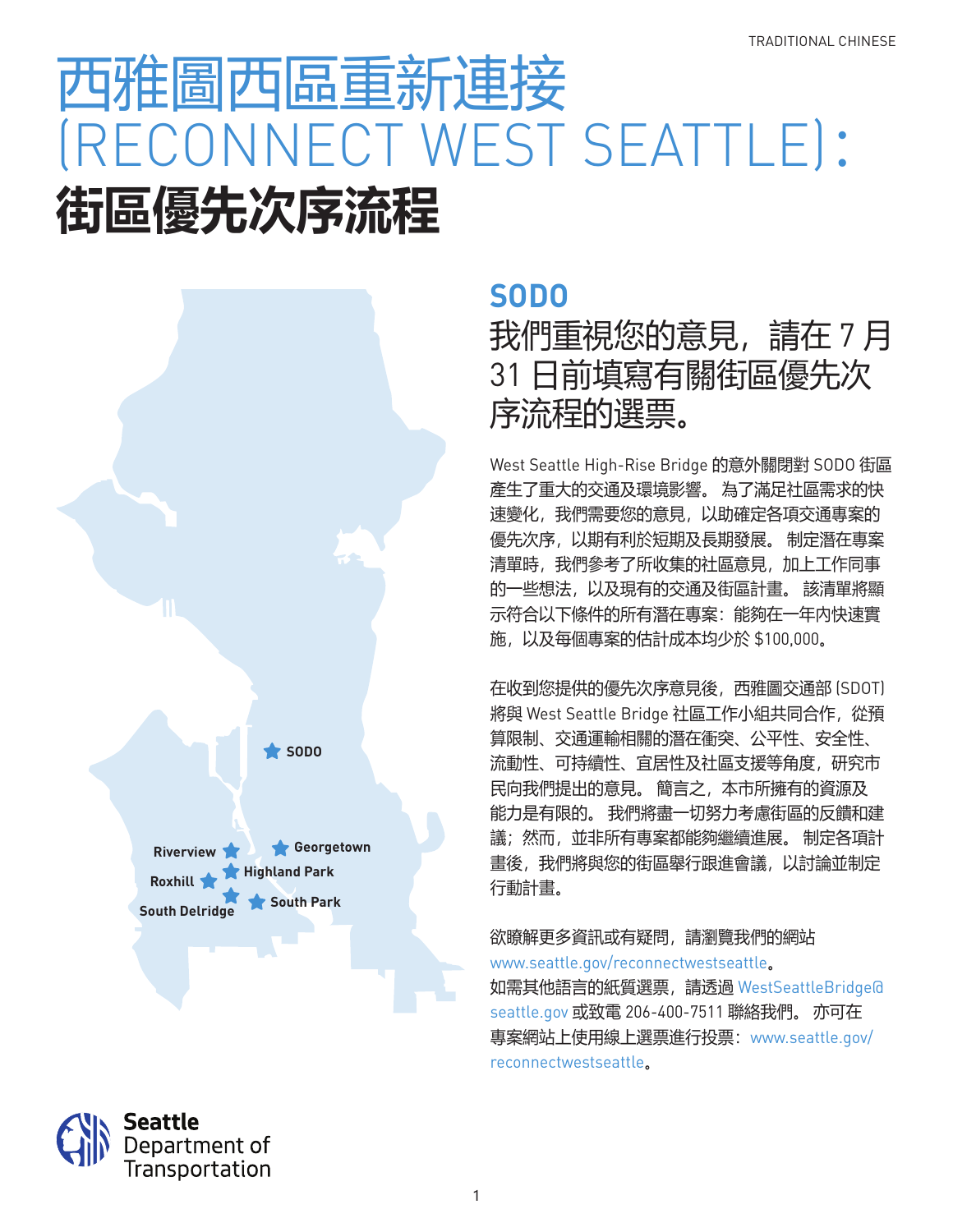## **SODO 選票**

| 哪一項是您與本街區的主要聯繫?<br>□ 我在這裡居住<br>我在這裡工作<br>$\Box$ | 請你優先揀選最多10個項目,以幫助減少西雅圖西高架橋封閉的影響。<br>備註: 地圖上並未包括所有潛在專案; 若與其他潛在專案有重疊部分,<br>可能會有重複標註。 |  |                                   |  |
|-------------------------------------------------|------------------------------------------------------------------------------------|--|-----------------------------------|--|
| □ 我在這裡上學<br>□ 我在這裡進行宗教活動                        | 地圖編號                                                                               |  | 項目                                |  |
| □ 我在這裡接受服務                                      |                                                                                    |  |                                   |  |
| □ 我在這裡擁有企業                                      |                                                                                    |  |                                   |  |
| □ 我在這裡做義工                                       |                                                                                    |  |                                   |  |
| □ 其他: ______                                    |                                                                                    |  |                                   |  |
|                                                 |                                                                                    |  |                                   |  |
| 您最擔心 West Seattle Bridge 關閉後                    |                                                                                    |  |                                   |  |
| 影響到的哪些方面?<br>□ 環境影響/污染                          |                                                                                    |  |                                   |  |
| □ 交通流量/擁擠增加                                     |                                                                                    |  |                                   |  |
| □ 車輛超速                                          |                                                                                    |  |                                   |  |
| □ 行人安全以及無障礙設施                                   |                                                                                    |  |                                   |  |
| □ 其他: _________                                 |                                                                                    |  |                                   |  |
|                                                 |                                                                                    |  |                                   |  |
| 您是: (勾選所有適用項)                                   |                                                                                    |  |                                   |  |
| □ 美洲印第安人或阿拉斯加原住民<br>□ 亞裔                        |                                                                                    |  |                                   |  |
| □ 黑人或非裔美國人                                      |                                                                                    |  |                                   |  |
| □ 西班牙裔或拉丁裔                                      |                                                                                    |  |                                   |  |
| □ 夏威夷原住民或太平洋島民                                  |                                                                                    |  |                                   |  |
| □ 白人                                            |                                                                                    |  |                                   |  |
| 其他 (請註明) :<br>$\Box$                            |                                                                                    |  |                                   |  |
|                                                 |                                                                                    |  | 若您希望加入到專案電子郵件訂閱名單,請在下方輸入您的電子郵件地址: |  |

#### **主要住所的郵遞區號:**

#### **若您還有其他想法、意見或建議,請告知我們:**

#### **您的年齡?**

| $\Box$ 11-17 | $\Box$ 36-40 |
|--------------|--------------|
| $\Box$ 18-24 | $\Box$ 41-50 |
| $\Box$ 25-30 | $\Box$ 51-64 |
| $\Box$ 31-35 | $\Box$ 65+   |

#### **您如何得知此次街區優先次序流程之 投票事宜?**

- □ 西雅圖交通部之時事通訊或網站
- □ 社交媒體
- 朋友或家人
- 學校、組織或社區團體:

□ 其他: \_\_\_\_\_\_\_\_\_\_

感謝您提供意見。 請瀏覽 West Seattle Bridge 網站獲取更多資訊:www.seattle.gov/reconnectwestseattle

#### **提交我的選票:**

填寫您的選票後,請透過以下其中一種方式提交: 透過電子郵件傳送您的選票掃描副本:WestSeattleBridge@seattle.gov 透過 WestSeattleBridge@seattle.gov 或致電 206-400-7511 聯絡我們,以獲取街 區內遞交地點 郵寄至市政廳:PO Box 94649, Seattle, WA, 98124-4649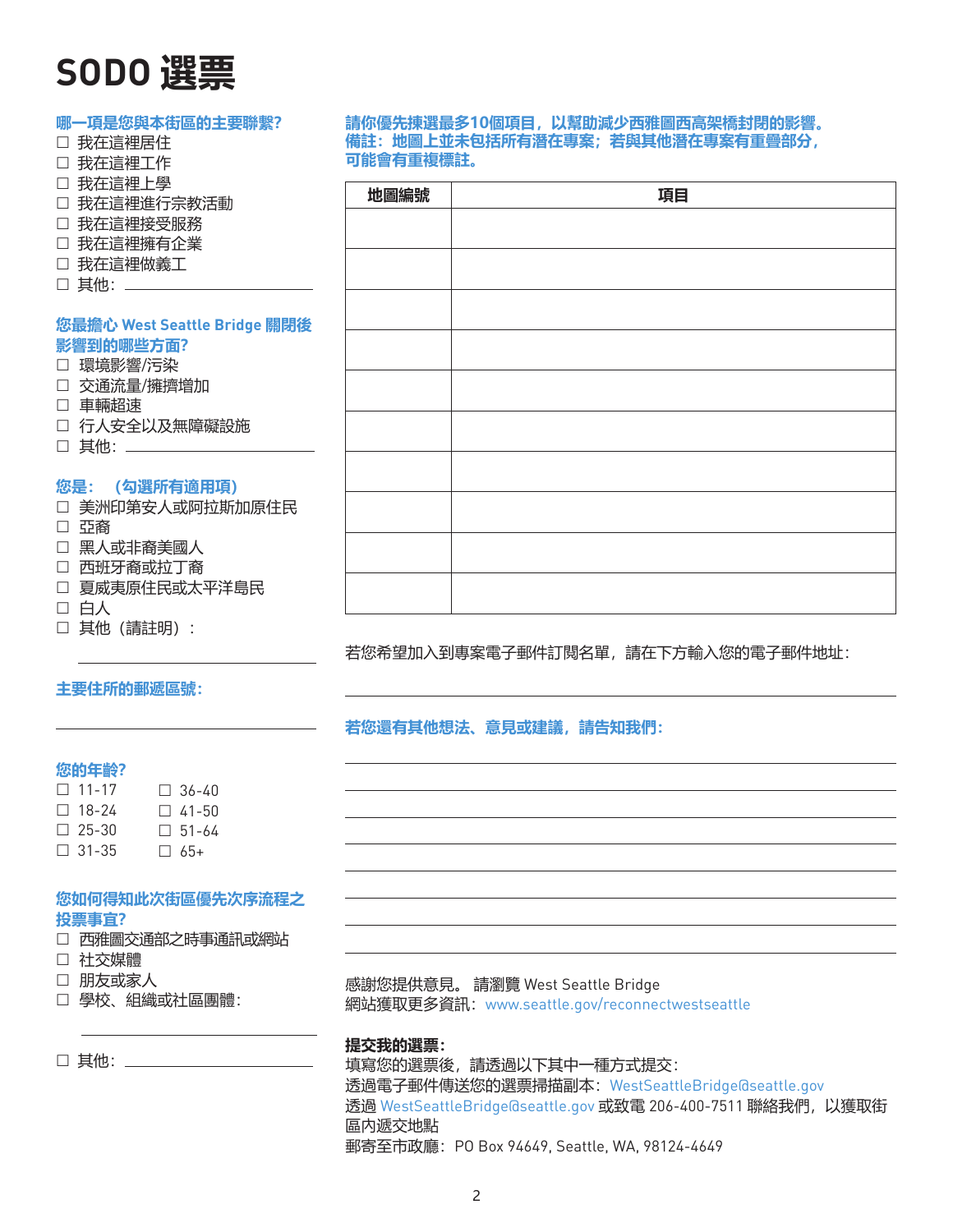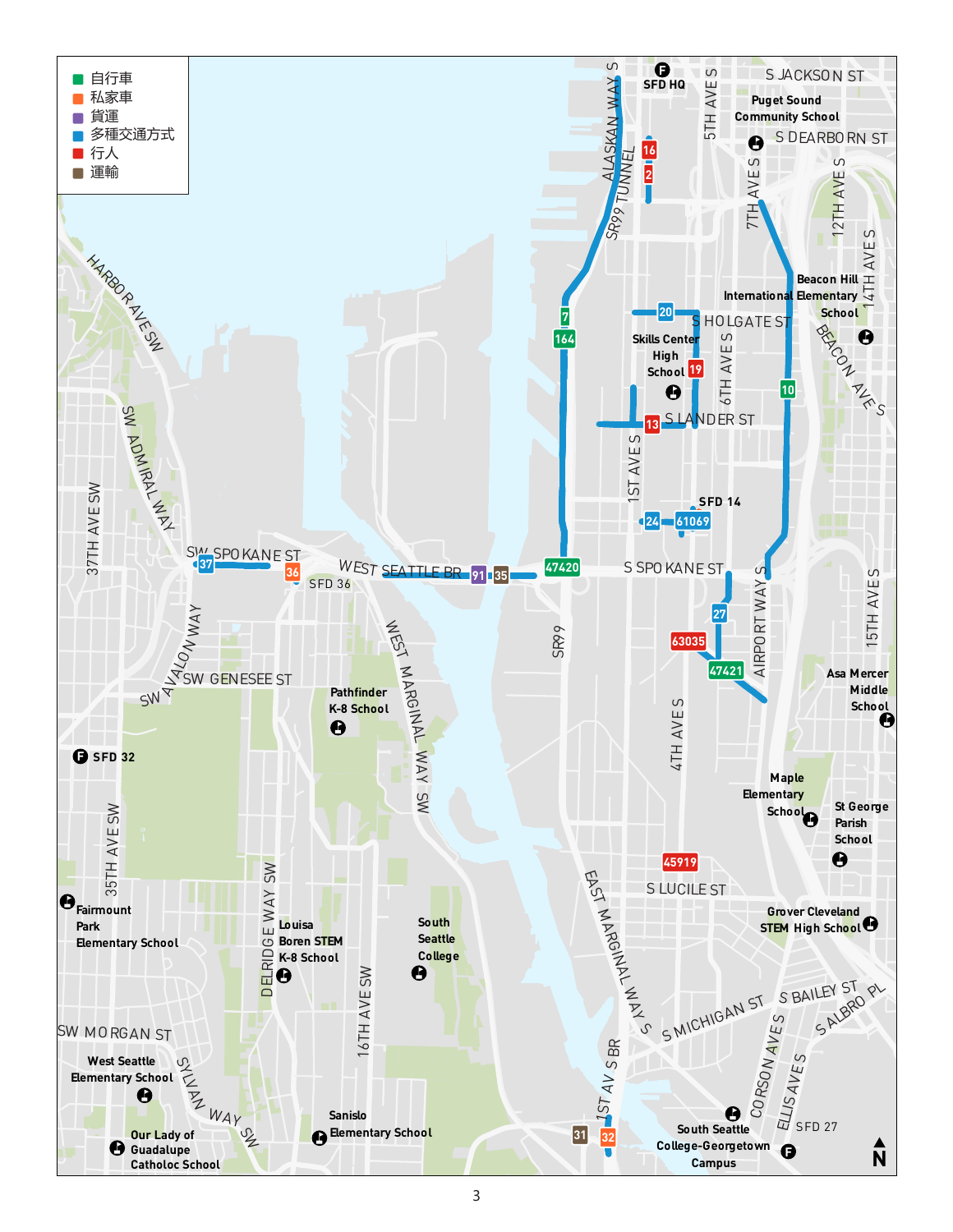| <b>SODO</b>    |             |                                                                                                                                                                                       |  |  |
|----------------|-------------|---------------------------------------------------------------------------------------------------------------------------------------------------------------------------------------|--|--|
| 地圖上            |             |                                                                                                                                                                                       |  |  |
| 編號             | 標題          | 說明                                                                                                                                                                                    |  |  |
| $\overline{2}$ | 人行道改進       | 改善行人體驗及街道環境。 該設計的重要功能為解決大型活動期間的販售活<br>動,並營造利於共享 (行人/車輛) 的街道環境。                                                                                                                        |  |  |
| $\overline{3}$ | 人行道改進       | 橫跨 4th Ave S 以及通往重軌及輕軌鐵路站入口處的鐵路線,需提升行人連接處                                                                                                                                             |  |  |
| 6              | 運輸改進        | 改善 1st Ave S 的運輸服務, 並對整個 SODO 範圍尋找運輸方面其他需改善之<br>處                                                                                                                                     |  |  |
| $\overline{7}$ | 自行車道改進      | 將位於中央商務區 (Central Business District) 及 S Spokane St 之間的<br>Alaskan Way S 的自行車道恢復原狀                                                                                                    |  |  |
| 9              | 自行車道改進      | 繼續使用現有的指定南北向通行的 1st Ave S 自行車共用車道標誌                                                                                                                                                   |  |  |
| 10             | 自行車道改進      | 從 S Spokane 至 S Royal Brougham Way 的公用事業用地的容許範圍内, 在<br>Airport Way S 兩側都加上自行車共用車道標誌                                                                                                   |  |  |
| 13             | 路標標誌改進      | 改善 S Lander St 的下述非幹線的沿路標誌:<br>• Colorado Ave S<br>• Utah Ave S<br>· S Occidental St<br>• 3rd Ave S                                                                                   |  |  |
| 15             | 安全及通訊改進     | 針對 1st Ave S 和 4th Ave S 的車輛、自行車和行人,進行安全教育                                                                                                                                            |  |  |
| 16             | 人行道改進       | 在 S Occidental St 的 1st Ave S 與 4th Ave S 之間的鐵路交叉口區域, 落實<br>行人安全改善措施                                                                                                                  |  |  |
| 17             | 照明改進        | 主幹線沿路安裝恰當比例的照明設備:<br>• 1st Ave S<br>• 4th Ave S<br>• 位於 1st Ave S 與鐵路軌道之間的 S Lander St                                                                                                |  |  |
| 19             | 訊號燈改進       | 改善訊號燈設計,以確保關鍵連接處的斑馬線提供足夠時間讓行人過馬路:<br>• 1st Ave S 與 S Lander St<br>• 1st Ave S 與 S Stacy St<br>• 4th Ave S 與 S Lander St<br>• 4th Ave S 與 S Holgate St                                 |  |  |
| 20             | 通道改進        | 對於 1st Ave 與 4th Ave 之間的 S Holgate St, 保持所有交通方式均可用, 並<br>需改善 S Horton St                                                                                                              |  |  |
| 24             | 排水          | 在下雨天氣令修復工作變得困難或無法進行之前,應解決 SODO 内的積水問<br>題並修理繞道路線上的易受損地點                                                                                                                               |  |  |
| 26             | 維護          | 修理繞行路線的沿路坑窪,然後修理可能受到額外交通流量影響的路線上的坑<br>窪; 車行道維護可考慮採用兩輪維護之策略,其中儘快進行第一輪工作,並在<br>雨季之前完成第二輪                                                                                                |  |  |
| 27             | 車行道改進       | 幹線瀝青及混凝土方面,應審查繞道路線的維護需求:<br>• 4th Ave S (S Lucile St 以北及以南)<br>• 6th Ave S (位於 S Spokane St 與 S Industrial Way 之間)<br>• S Industrial Way 與 6th Ave S                                  |  |  |
| 31             | 路標標誌改進      | 替換 2nd Ave SW 以西的位於 Highland Park Way 的已損壞標誌「To SR-<br>509 Burien」, 以便指示向東行的交通。                                                                                                       |  |  |
| 32             | 樹木及景觀       | 修剪草木, 以便駕駛者可以更輕鬆合併到北行的 1st Ave S, 然後通往 West<br>Marginal Way.                                                                                                                          |  |  |
| 35             | 安全改進        | 針對 Lower Bridge 運輸車道執法, 實行自動執法                                                                                                                                                        |  |  |
| 36             | 通道改進        | 利用 fs 36 往西下的坡道建立高架道路, 繞過出行增加後預期會交通擁擠的路段                                                                                                                                              |  |  |
| 37             | 車行道、通道及運輸改進 | 針對位於西雅圖西區大橋 (West Seattle Bridge) 下方的使用率不足的停車換<br>乘處 (Park and Ride) 進行重要改進, 包括: 建立新的路緣坡道以便從西雅圖<br>西區前來的駕駛者進入;為地段重新劃線以包括新的出入口;為了大橋照明,<br>替換上更明亮的 LED 燈泡;加上斑馬線標記;並將巴士區域移至更靠近停車換<br>乘處。 |  |  |